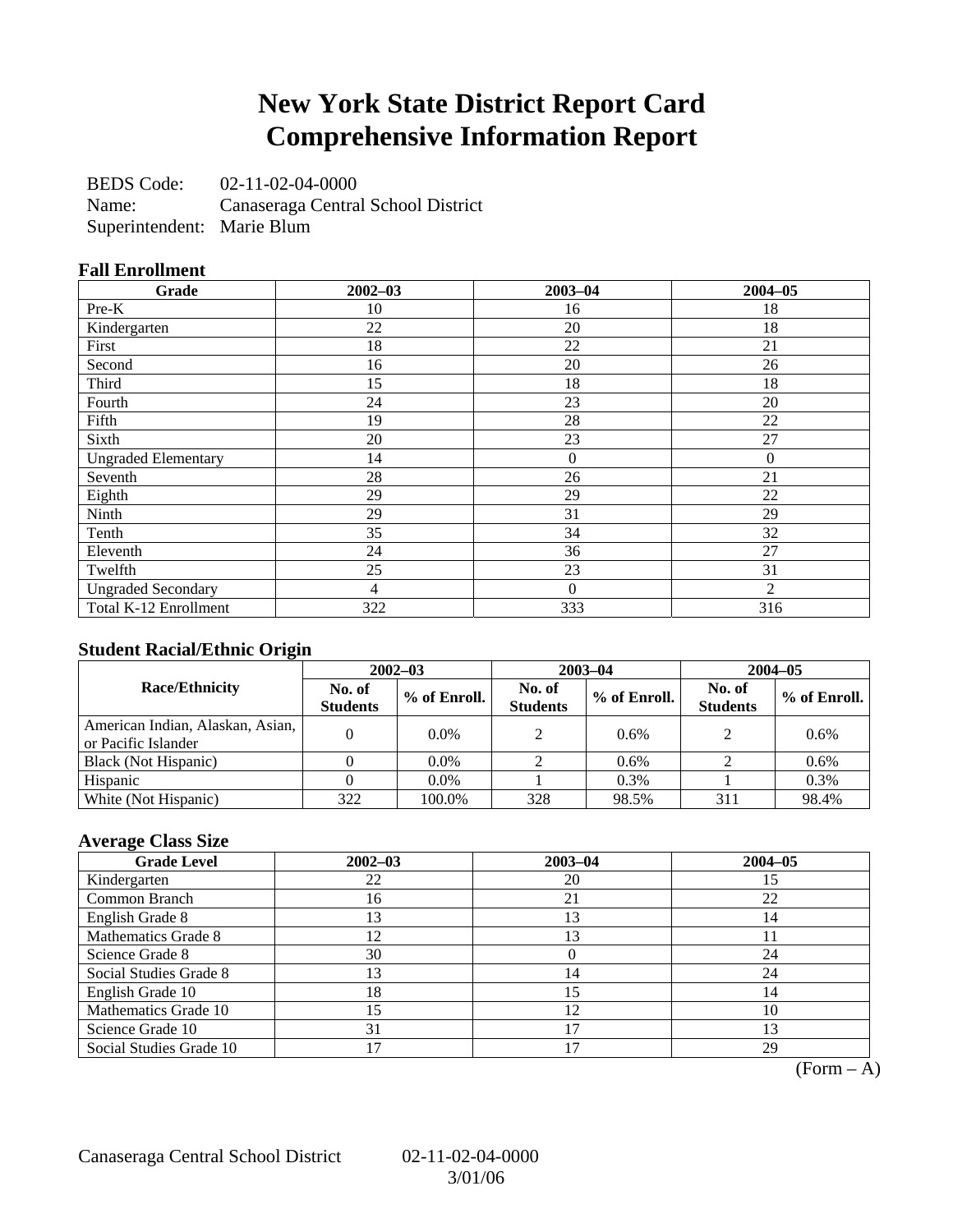### **District Need to Resource Capacity Category**

| <b>N/RC</b> Category | <b>Description</b>                                                     |
|----------------------|------------------------------------------------------------------------|
|                      | This is a rural school district with high student needs in relation to |
|                      | district resource capacity.                                            |

### **Similar School Group and Description**

| <b>Similar School Group</b> | <b>Description</b> |
|-----------------------------|--------------------|
| NA                          | <b>NA</b>          |

All schools within the same N/RC category are divided into three similar school groups defined by the percentage of students in the school who are eligible for the free-lunch program and/or who are limited English proficient (also known as English language learners).

#### **Student Demographics Used To Determine Similar Schools Group**

|                                   | $2002 - 03$<br>Percent<br>Count |      | $2003 - 04$ |         | $2004 - 05$ |         |
|-----------------------------------|---------------------------------|------|-------------|---------|-------------|---------|
|                                   |                                 |      | Count       | Percent | Count       | Percent |
| <b>Limited English Proficient</b> |                                 | 0.0% |             | 0.0%    |             | $0.0\%$ |
| <b>Eligible for Free Lunch</b>    | רת<br>23.9%                     |      | 28.2%<br>94 |         | 88          | 27.9%   |

#### **Attendance and Suspension**

|                               | $2001 - 02$      |         |                  | $2002 - 03$ | $2003 - 04$     |         |
|-------------------------------|------------------|---------|------------------|-------------|-----------------|---------|
|                               | $%$ of<br>No. of |         | $%$ of<br>No. of |             | No. of          | $%$ of  |
|                               | <b>Students</b>  | Enroll. | <b>Students</b>  | Enroll.     | <b>Students</b> | Enroll. |
| <b>Annual Attendance Rate</b> |                  | 95.9%   |                  | 95.9%       |                 | 95.9%   |
| <b>Student Suspensions</b>    |                  | l.9%    |                  | 2.5%        | 16              | 4.8%    |

### **Student Socioeconomic and Stability Indicators (Percent of Enrollment)**

|                          | $2002 - 03$ | $2003 - 04$ | $2004 - 05$ |
|--------------------------|-------------|-------------|-------------|
| <b>Reduced Lunch</b>     | 13.4%       | 15.6%       | 11.7%       |
| <b>Public Assistance</b> | NA          | NA          | NA          |
| <b>Student Stability</b> | NA          | <b>NA</b>   | NA          |

#### **Staff Counts**

| Staff                                 | $2004 - 05$ |
|---------------------------------------|-------------|
| <b>Total Teachers</b>                 |             |
| <b>Total Other Professional Staff</b> |             |
| <b>Total Paraprofessionals</b>        |             |
| Teaching Out of Certification*        |             |

\*Teaching out of certification more than on an incidental basis.

 $(Form - B)$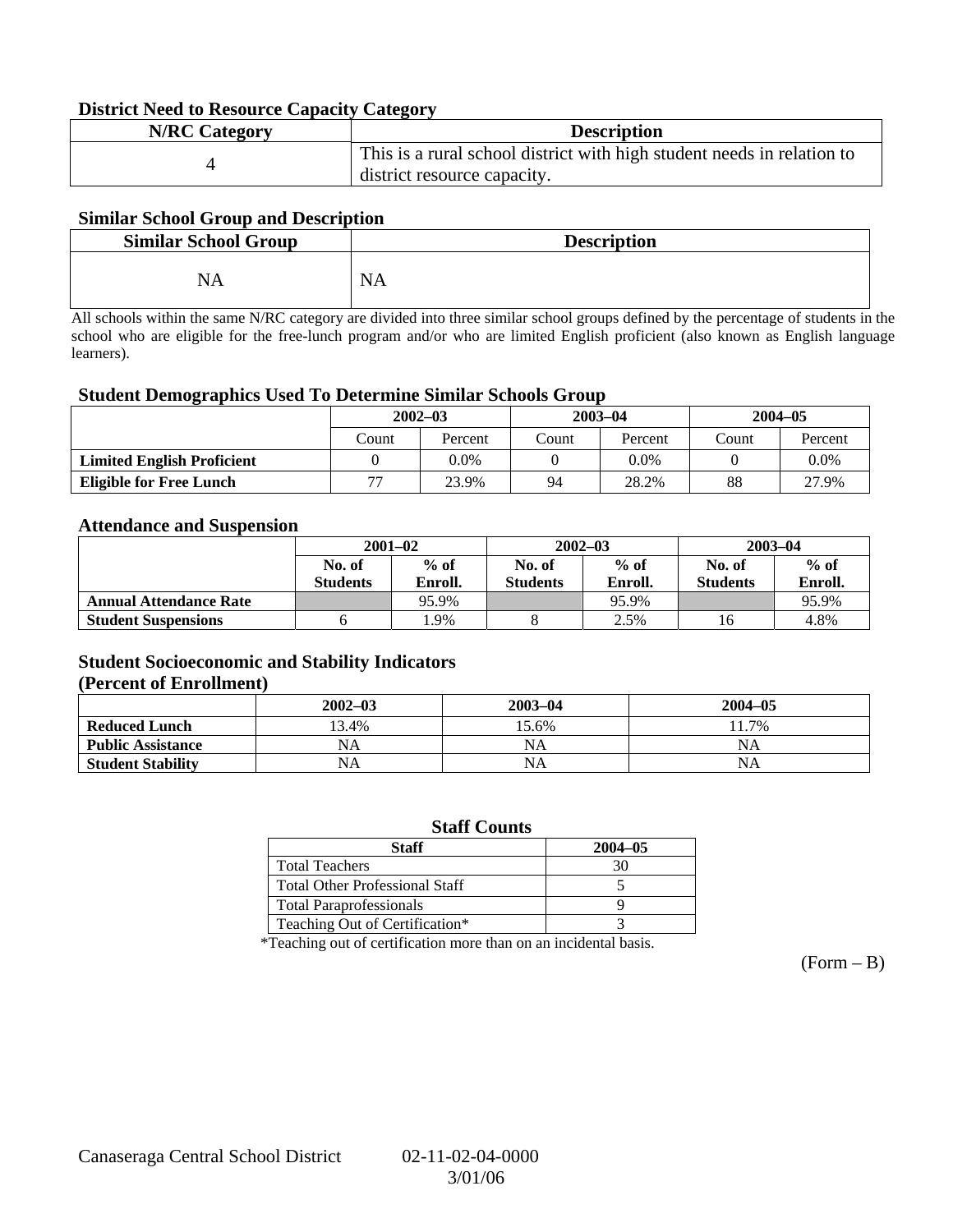## **High School Graduates and Noncompleters**

|                              | <b>High School Graduates and Completers</b>  | $2002 - 03$                                                                             | $2003 - 04$ | $2004 - 05$ |
|------------------------------|----------------------------------------------|-----------------------------------------------------------------------------------------|-------------|-------------|
|                              | Total Graduates*                             | 23                                                                                      | 20          | 31          |
|                              | <b>Regents Diplomas</b>                      | 3                                                                                       | 9           | 21          |
| General-<br><b>Education</b> | % Regents Diplomas                           | 13%                                                                                     | 45%         | 68%         |
| <b>Students</b>              | Regents Diplomas with Advanced Designation** |                                                                                         |             | 10          |
|                              | % Regents Diplomas with Advanced Designation |                                                                                         |             | 32%         |
|                              | IEP Diplomas or Local Certificates           |                                                                                         |             |             |
|                              | Total Graduates*                             | 4                                                                                       | 2           |             |
|                              | <b>Regents Diplomas</b>                      | $\Omega$                                                                                | $\Omega$    | $\Omega$    |
| <b>Students</b><br>with      | % Regents Diplomas                           | 0%                                                                                      | 0%          | 0%          |
| <b>Disabilities</b>          | Regents Diplomas with Advanced Designation** |                                                                                         |             | $\theta$    |
|                              | % Regents Diplomas with Advanced Designation | $\Omega$<br>$\Omega$<br>27<br>22<br>9<br>11%<br>41%<br>$\overline{0}$<br>$\overline{0}$ | 0%          |             |
|                              | IEP Diplomas or Local Certificates           |                                                                                         |             |             |
|                              | Total Graduates*                             |                                                                                         |             | 32          |
|                              | <b>Regents Diplomas</b>                      |                                                                                         |             | 21          |
| <b>All Students</b>          | % Regents Diplomas                           |                                                                                         | 66%         |             |
|                              | Regents Diplomas with Advanced Designation** |                                                                                         |             | 10          |
|                              | % Regents Diplomas with Advanced Designation |                                                                                         |             | 31%         |
|                              | <b>IEP Diplomas or Local Certificates</b>    |                                                                                         |             |             |

\* Only students awarded local diplomas or Regents endorsed diplomas are included in the count of high school graduates in this table. Data include graduates in August, January and June of the school year being reported.

\*\*Beginning with students who first entered grade 9 in 2001–02, students may earn a Regents diploma by passing (scoring 65–100) Regents exams in five areas and meeting course requirements. To earn a Regents diploma with advanced designation, the student must pass eight Regents exams. For more information, see http://www.emsc.nysed.gov/parents/gradreqtsfs.shtml

### **Post-Secondary Plans of 2004–05 Graduates**

|                                                |                | 4-year<br>College | 2-year<br>College | <b>Other Post-</b><br><b>Secondary</b> | <b>Military</b> | Employment | <b>Adult</b><br><b>Services</b> | Plan<br><b>Unknown</b> | <b>Other</b><br><b>Known Plan</b> |
|------------------------------------------------|----------------|-------------------|-------------------|----------------------------------------|-----------------|------------|---------------------------------|------------------------|-----------------------------------|
| General-<br><b>Education</b>                   | <b>Number</b>  | 10                | 15                | 0                                      | ◠               | 4          | $\Omega$                        | $\theta$               | $\boldsymbol{0}$                  |
| <b>Students</b>                                | Percent        | 32%               | 48%               | 0%                                     | 6%              | 13%        | $0\%$                           | 0%                     | 0%                                |
| <b>Students</b><br>with<br><b>Disabilities</b> | <b>Number</b>  | $\theta$          |                   | 0                                      | $\Omega$        | $\Omega$   | $\Omega$                        | $\Omega$               | $\theta$                          |
|                                                | Percent        | 0%                | 100%              | 0%                                     | 0%              | 0%         | 0%                              | 0%                     | 0%                                |
| All<br><b>Students</b>                         | <b>Number</b>  | 10                | 16                | $\Omega$                               | ◠               | 4          | $\Omega$                        | $\Omega$               | $\overline{0}$                    |
|                                                | <b>Percent</b> | 31%               | 50%               | 0%                                     | 6%              | 12%        | 0%                              | 0%                     | 0%                                |

### **High School Noncompletion Rates**

|                        |                            | $2002 - 03$     |         | $2003 - 04$     |         | $2004 - 05$     |         |
|------------------------|----------------------------|-----------------|---------|-----------------|---------|-----------------|---------|
|                        |                            | No. of          | $%$ of  | No. of          | $%$ of  | No. of          | $%$ of  |
|                        |                            | <b>Students</b> | Enroll. | <b>Students</b> | Enroll. | <b>Students</b> | Enroll. |
| <b>General-</b>        | Dropped Out                |                 |         |                 | 1.9%    |                 | 0.9%    |
| <b>Education</b>       | Entered GED Program*       | U               |         |                 | 1.0%    |                 | $0.0\%$ |
| <b>Students</b>        | <b>Total Noncompleters</b> | ◠               |         |                 | 2.9%    |                 | 0.9%    |
| <b>Students with</b>   | Dropped Out                |                 |         |                 | $0.0\%$ |                 | $0.0\%$ |
| <b>Disabilities</b>    | Entered GED Program*       |                 |         |                 | $0.0\%$ |                 | $0.0\%$ |
|                        | <b>Total Noncompleters</b> |                 |         |                 | $0.0\%$ |                 | $0.0\%$ |
| All<br><b>Students</b> | Dropped Out                |                 | 3.5%    |                 | 1.6%    |                 | 0.8%    |
|                        | Entered GED Program*       |                 | $0.0\%$ |                 | 0.8%    | 0               | $0.0\%$ |
|                        | <b>Total Noncompleters</b> |                 | 3.5%    | 3               | 2.5%    |                 | 0.8%    |

\*The number and percentage of students who left a program leading to a high school diploma and entered a program leading to a high school equivalency diploma.

 $(Form - C)$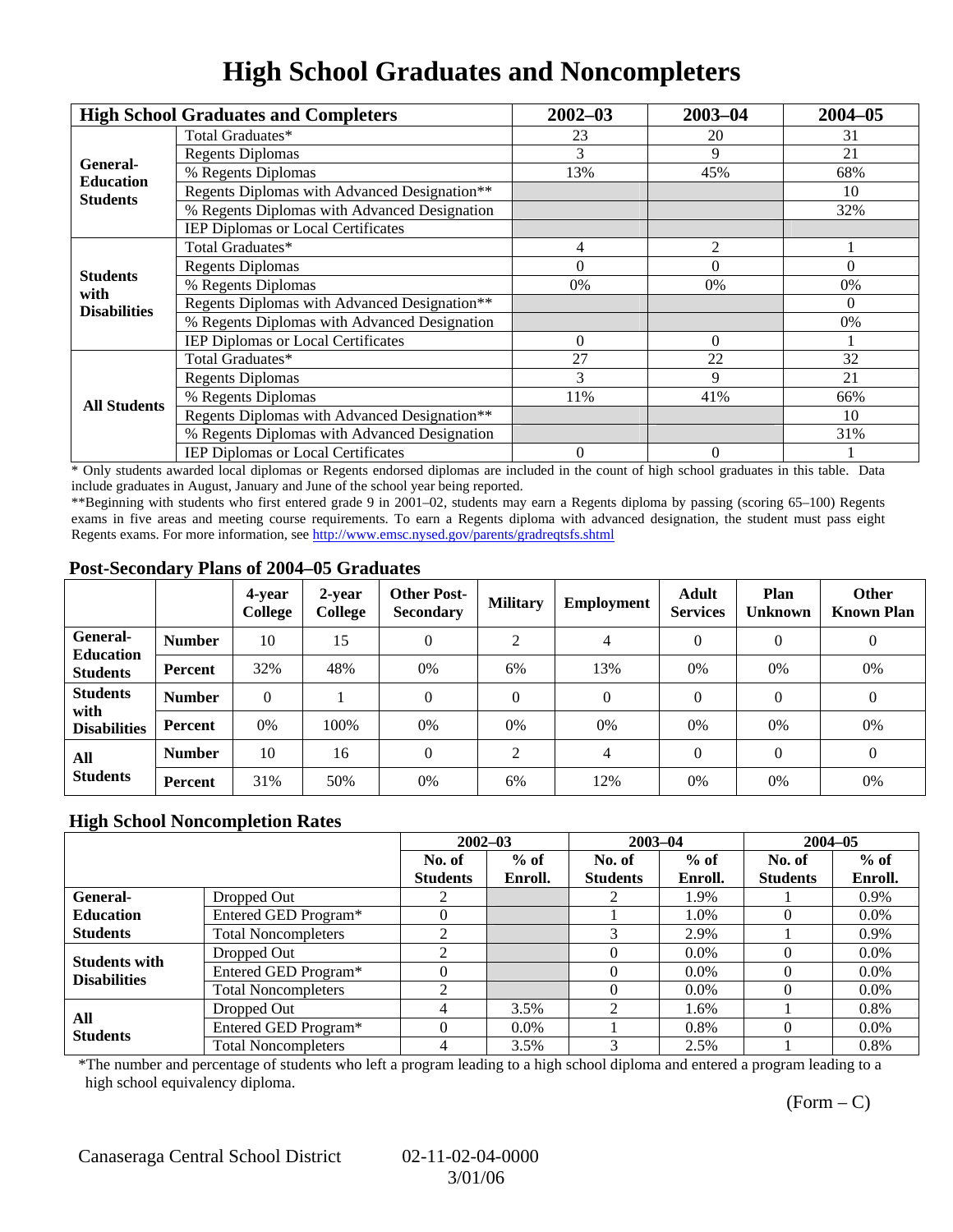# **Career Development and Occupational Studies (CDOS)**

### **Percentage of Students Documenting Self- and Career-Awareness Information and Career Exploration Activities, K–3**

| <b>Grades</b> | $2002 - 03$ | $2003 - 04$ | $2004 - 05$ |
|---------------|-------------|-------------|-------------|
| K–1           | 0%          | 100\%       | 90%         |
|               | $\gamma\%$  | 100\%       | 95%         |

### **Students Developing a Career Plan, 4–12**

| <b>Grades</b> |                                      | $2002 - 03$ | 2003-04 | $2004 - 05$ |
|---------------|--------------------------------------|-------------|---------|-------------|
|               | Number of General-Education Students | $\Omega$    | 48      | 32          |
| $4 - 5$       | Number of Students with Disabilities | $\Omega$    | 3       | 8           |
|               | Number of All Students               | $\Omega$    | 51      | 40          |
|               | Percent of Enrollment                | 0%          | 100%    | 95%         |
|               | Number of General-Education Students | 24          | 69      | 63          |
| $6 - 8$       | Number of Students with Disabilities | 8           | 9       | 11          |
|               | Number of All Students               | 32          | 78      | 74          |
|               | Percent of Enrollment                | 40%         | 100\%   | 105%        |
|               | Number of General-Education Students | 65          | 103     | 105         |
| $9 - 12$      | Number of Students with Disabilities | 11          | 21      | 13          |
|               | Number of All Students               | 76          | 124     | 118         |
|               | Percent of Enrollment                | 66%         | 100%    | 98%         |

### **Career and Technical Education (CTE) Programs**

|                                                   |       | <b>This District</b> | <b>Statewide</b> |
|---------------------------------------------------|-------|----------------------|------------------|
| <b>CTE</b> Program                                | Count | Percentage           | Average          |
| <b>All CTE Programs</b>                           |       |                      |                  |
| Completed the CTE Program                         |       |                      |                  |
| <b>Completed and Passed Regents Exams</b>         |       |                      |                  |
| Completed and had Course Average of 75% or More   |       |                      |                  |
| Completed and Attained a HS Diploma or Equivalent |       |                      |                  |
| Completed and Whose Status is Known               |       |                      |                  |
| Completed and Were Successfully Placed            |       |                      |                  |
| <b>Nontraditional Programs</b>                    |       |                      |                  |
| <b>Underrepresented Gender Members Enrolled</b>   |       |                      |                  |
| Underrepresented Gender Members Who Completed     |       |                      |                  |

Enrollment data are for the 2004–2005 school year; completer data are as of June 2004.

Blank cells indicate that either the district did not have a CTE program or did not report data. These data are reported only at the district level.

 $(Form - D)$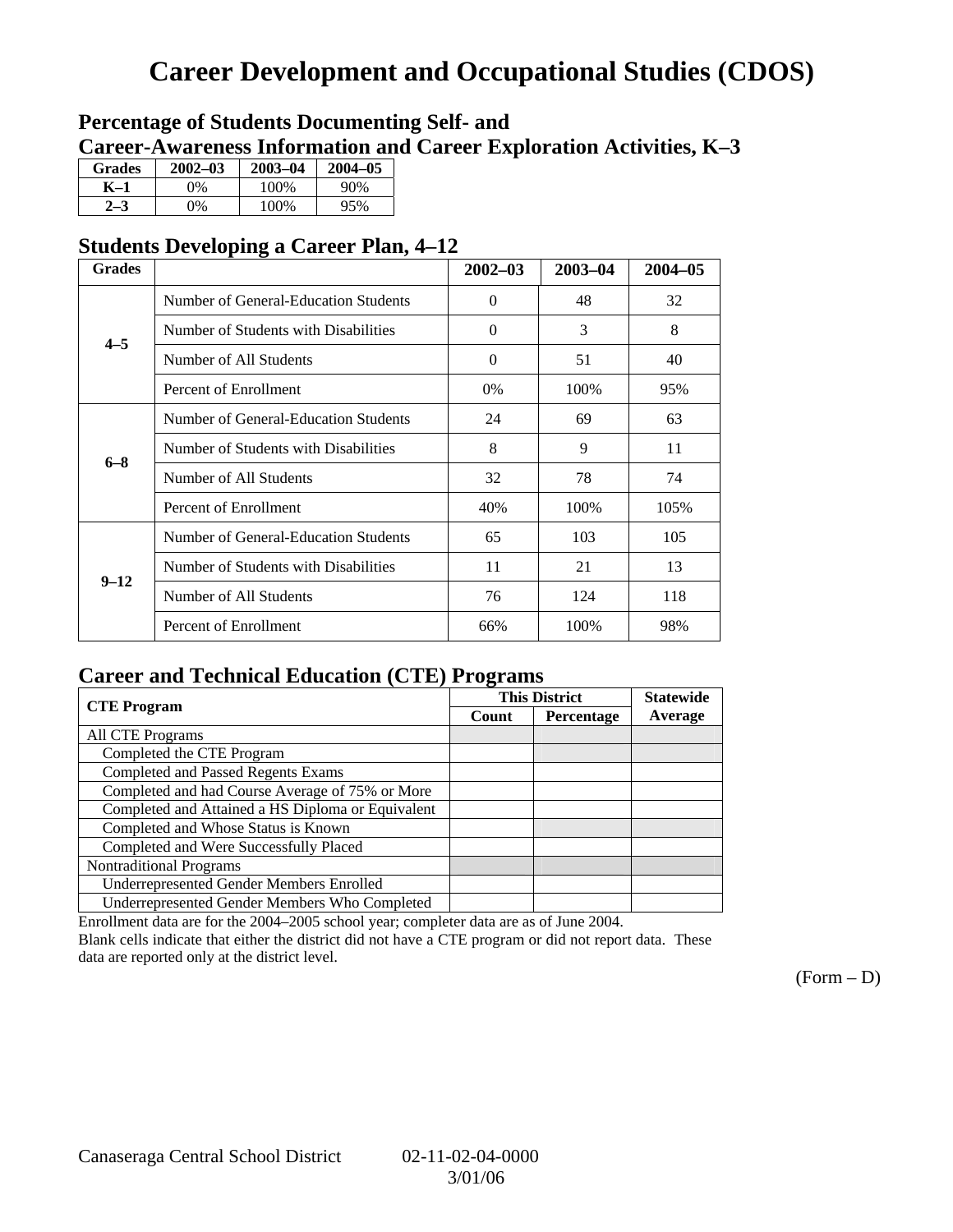# **Second Language Proficiency Examinations**

### **General-Education Students**

| <b>Test</b> | $2002 - 03$       |           |                   | $2003 - 04$ | $2004 - 05$       |           |  |
|-------------|-------------------|-----------|-------------------|-------------|-------------------|-----------|--|
|             | <b>No. Tested</b> | % Passing | <b>No. Tested</b> | % Passing   | <b>No. Tested</b> | % Passing |  |
| French      |                   | 0%        |                   | 0%          |                   | 0%        |  |
| German      |                   | 0%        |                   | 0%          |                   | 0%        |  |
| Italian     |                   | 0%        |                   | 0%          |                   | 0%        |  |
| Latin       |                   | 0%        |                   | 0%          |                   | 0%        |  |
| Spanish     |                   | 0%        |                   | 0%          |                   | 0%        |  |

### **Students with Disabilities**

| <b>Test</b> | $2002 - 03$ |           |            | $2003 - 04$ | $2004 - 05$ |           |  |
|-------------|-------------|-----------|------------|-------------|-------------|-----------|--|
|             | No. Tested  | % Passing | No. Tested | % Passing   | No. Tested  | % Passing |  |
| French      |             | 0%        |            | $0\%$       |             | 0%        |  |
| German      |             | 0%        |            | $0\%$       |             | 0%        |  |
| Italian     |             | 0%        |            | $0\%$       |             | 0%        |  |
| Latin       |             | 0%        |            | 0%          |             | 0%        |  |
| Spanish     |             | 0%        |            | $0\%$       |             | 0%        |  |

## **Regents Competency Tests**

### **General-Education Students**

| <b>Test</b>           |            | $2002 - 03$ |            | $2003 - 04$ | $2004 - 05$       |           |  |
|-----------------------|------------|-------------|------------|-------------|-------------------|-----------|--|
|                       | No. Tested | % Passing   | No. Tested | % Passing   | <b>No. Tested</b> | % Passing |  |
| <b>Mathematics</b>    |            |             |            | 0%          |                   |           |  |
| Science               |            | 0%          |            | 0%          |                   | 0%        |  |
| Reading               |            | 100%        |            | $0\%$       |                   |           |  |
| Writing               |            |             |            | 0%          |                   | 100%      |  |
| <b>Global Studies</b> |            | 0%          |            | 0%          |                   |           |  |
| U.S. Hist & Gov't     |            |             |            | 0%          |                   | 0%        |  |

### **Students with Disabilities**

| <b>Test</b>           | $2002 - 03$       |           | $2003 - 04$ |           | $2004 - 05$ |           |  |
|-----------------------|-------------------|-----------|-------------|-----------|-------------|-----------|--|
|                       | <b>No. Tested</b> | % Passing | No. Tested  | % Passing | No. Tested  | % Passing |  |
| <b>Mathematics</b>    |                   | 75%       |             |           |             |           |  |
| Science               |                   |           |             |           |             |           |  |
| Reading               |                   | 100%      |             | 0%        |             | 60%       |  |
| Writing               | 4                 | 64%       |             | 0%        |             |           |  |
| <b>Global Studies</b> |                   |           |             |           |             |           |  |
| U.S. Hist & Gov't     |                   |           |             | 0%        |             |           |  |

 $(Form - E)$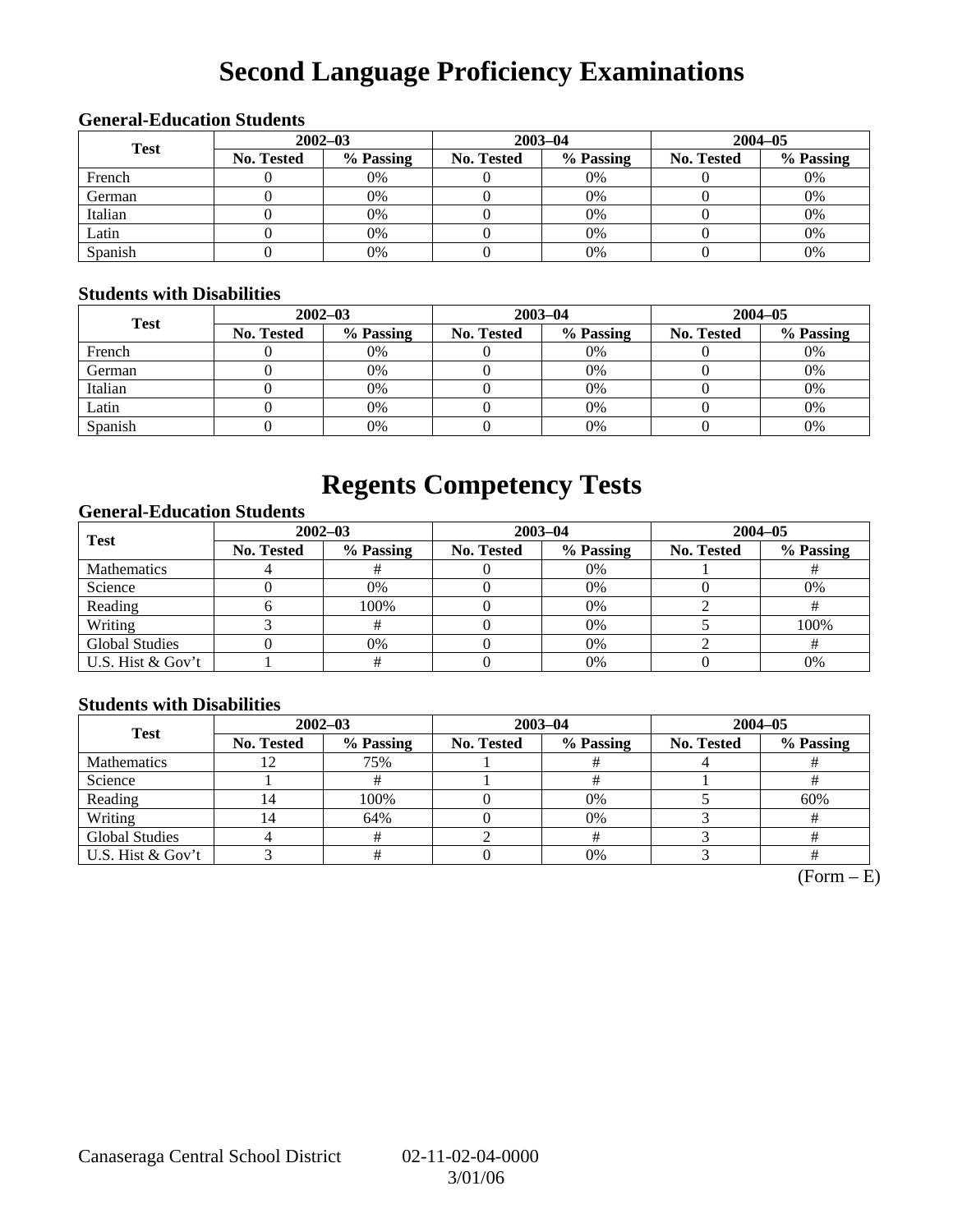# **Regents Examinations**

|                                     | <b>All Students</b> |                                     |                 | <b>Students with Disabilities</b> |                  |                           |
|-------------------------------------|---------------------|-------------------------------------|-----------------|-----------------------------------|------------------|---------------------------|
|                                     | $2002 - 03$         | $2003 - 04$                         | $2004 - 05$     | $2002 - 03$                       | $2003 - 04$      | 2004-05                   |
|                                     |                     | <b>Comprehensive English</b>        |                 |                                   |                  |                           |
| <b>Number Tested</b>                | 24                  | 29                                  | $\overline{32}$ | 3                                 | $\overline{0}$   | $\overline{7}$            |
| Number Scoring 55-100               | 19                  | 27                                  | 21              | $\overline{\#}$                   | $\overline{0}$   | $\overline{0}$            |
| Number Scoring 65-100               | $\overline{15}$     | $\overline{24}$                     | 17              | $\overline{\#}$                   | $\overline{0}$   | $\overline{0}$            |
| Number Scoring 85-100               | $\overline{2}$      | 10                                  | $\overline{2}$  | #                                 | $\overline{0}$   | $\overline{0}$            |
| Percentage of Tested Scoring 55-100 | 79%                 | 93%                                 | 66%             | $\#$                              | 0%               | 0%                        |
| Percentage of Tested Scoring 65-100 | 62%                 | 83%                                 | 53%             | $\#$                              | $0\%$            | 0%                        |
| Percentage of Tested Scoring 85-100 | 8%                  | 34%                                 | 6%              | $\overline{\ddot{\pi}}$           | 0%               | 0%                        |
|                                     |                     | <b>Mathematics A</b>                |                 |                                   |                  |                           |
| Number Tested                       | 32                  | 46                                  | 27              | $\overline{c}$                    | $\overline{4}$   | $\overline{4}$            |
| Number Scoring 55-100               | 27                  | 44                                  | 23              | $\frac{1}{2}$                     | $\#$             | $\overline{\#}$           |
| Number Scoring 65-100               | 24                  | 35                                  | 23              | $\#$                              | $\frac{1}{2}$    | $\overline{\#}$           |
| Number Scoring 85-100               | 6                   | 11                                  | $\overline{0}$  | #                                 | $\#$             | $\#$                      |
| Percentage of Tested Scoring 55-100 | 84%                 | 96%                                 | 85%             | $\overline{\#}$                   | $\overline{\#}$  | $\overline{\#}$           |
| Percentage of Tested Scoring 65-100 | 75%                 | 76%                                 | 85%             | $\overline{\#}$                   | $\overline{\#}$  | $\overline{\#}$           |
| Percentage of Tested Scoring 85-100 | 19%                 | 24%                                 | 0%              | $\overline{\#}$                   | $\overline{\#}$  | #                         |
|                                     |                     | <b>Mathematics B</b>                |                 |                                   |                  |                           |
| Number Tested                       | 10                  | 16                                  | 15              | $\mathbf{0}$                      | $\boldsymbol{0}$ | $\boldsymbol{0}$          |
| Number Scoring 55-100               | $\overline{8}$      | $\overline{14}$                     | $\overline{11}$ | $\overline{0}$                    | $\overline{0}$   | $\overline{0}$            |
| Number Scoring 65-100               | $\overline{5}$      | $\overline{12}$                     | $\overline{9}$  | $\overline{0}$                    | $\overline{0}$   | $\overline{0}$            |
| Number Scoring 85-100               | $\mathbf{1}$        | $\overline{2}$                      | $\mathbf{1}$    | $\overline{0}$                    | $\overline{0}$   | $\overline{0}$            |
| Percentage of Tested Scoring 55-100 | 80%                 | 88%                                 | 73%             | 0%                                | 0%               | 0%                        |
| Percentage of Tested Scoring 65-100 | 50%                 | 75%                                 | 60%             | 0%                                | 0%               | 0%                        |
| Percentage of Tested Scoring 85-100 | 10%                 | 12%                                 | 7%              | 0%                                | 0%               | 0%                        |
|                                     |                     | <b>Global History and Geography</b> |                 |                                   |                  |                           |
| Number Tested                       | 31                  | 27                                  | 29              | 3                                 | $\mathfrak{Z}$   | $\mathfrak{Z}$            |
| Number Scoring 55-100               | 28                  | $\overline{25}$                     | $\overline{24}$ | $\overline{\#}$                   | $\overline{\#}$  | $\#$                      |
| Number Scoring 65-100               | $\overline{25}$     | 23                                  | 20              | $\frac{1}{2}$                     | $\frac{1}{2}$    | $\#$                      |
| Number Scoring 85-100               | 9                   | 7                                   | $\overline{7}$  | $\frac{1}{2}$                     | $\overline{\#}$  | $\#$                      |
| Percentage of Tested Scoring 55-100 | 90%                 | 93%                                 | 83%             | #                                 | #                | $\#$                      |
| Percentage of Tested Scoring 65-100 | 81%                 | 85%                                 | 69%             | $\#$                              | $\#$             | #                         |
| Percentage of Tested Scoring 85-100 | 29%                 | 26%                                 | 24%             | $\#$                              | $\#$             | $\overline{\overline{H}}$ |
|                                     |                     | <b>U.S. History and Government</b>  |                 |                                   |                  |                           |
| Number Tested                       | 19                  | 28                                  | 35              | $\mathbf{1}$                      | $\boldsymbol{0}$ | $\boldsymbol{7}$          |
| Number Scoring 55-100               | 18                  | 28                                  | 32              | $\#$                              | $\overline{0}$   | 5                         |
| Number Scoring 65-100               | 18                  | 22                                  | 23              | #                                 | $\overline{0}$   | $\overline{2}$            |
| Number Scoring 85-100               | 3                   | $\overline{12}$                     | $\overline{4}$  | $\overline{\#}$                   | $\overline{0}$   | $\overline{0}$            |
| Percentage of Tested Scoring 55-100 | 95%                 | 100%                                | 91%             | #                                 | 0%               | 71%                       |
| Percentage of Tested Scoring 65-100 | 95%                 | 79%                                 | 66%             | $\#$                              | 0%               | 29%                       |
| Percentage of Tested Scoring 85-100 | 16%                 | 43%                                 | 11%             | #                                 | 0%               | 0%                        |

 $\overline{(Form - F)}$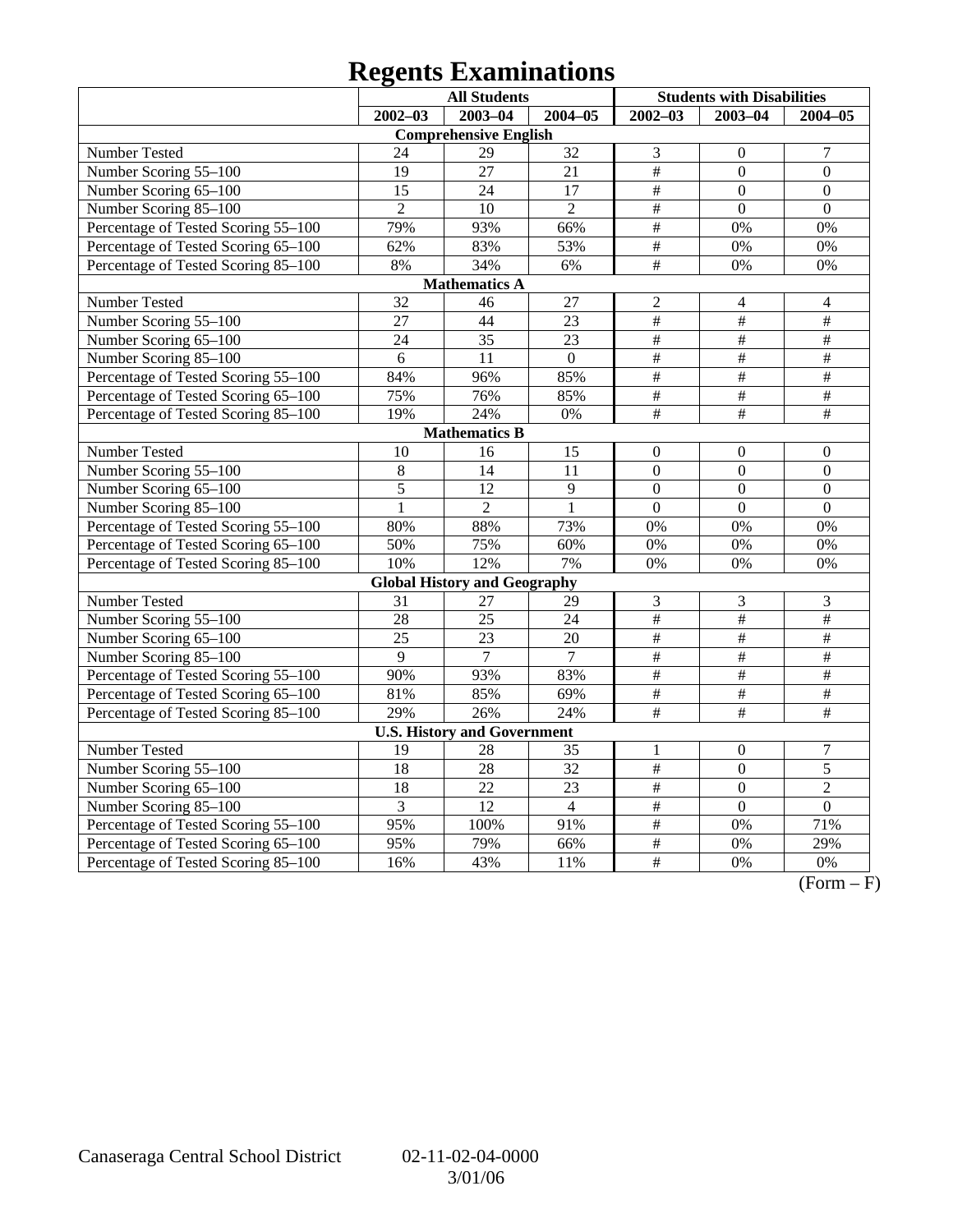# **Regents Examinations**

|                                     |                         | <b>All Students</b>                   |                  |                         | <b>Students with Disabilities</b> |                         |
|-------------------------------------|-------------------------|---------------------------------------|------------------|-------------------------|-----------------------------------|-------------------------|
|                                     | $2002 - 03$             | $2003 - 04$                           | $2004 - 05$      | $2002 - 03$             | $2003 - 04$                       | $2004 - 05$             |
|                                     |                         | <b>Living Environment</b>             |                  |                         |                                   |                         |
| Number Tested                       | 30                      | 33                                    | 27               | 3                       | $\tau$                            | 3                       |
| Number Scoring 55-100               | 30                      | 33                                    | 25               | $\overline{\ddot{\pi}}$ | $\overline{7}$                    | #                       |
| Number Scoring 65-100               | 28                      | 27                                    | 24               | $\overline{\#}$         | 3                                 | $\#$                    |
| Number Scoring 85-100               | 6                       | $\overline{2}$                        | $\overline{4}$   | #                       | $\overline{0}$                    | $\#$                    |
| Percentage of Tested Scoring 55-100 | 100%                    | 100%                                  | 93%              | $\#$                    | 100%                              | $\#$                    |
| Percentage of Tested Scoring 65-100 | 93%                     | 82%                                   | 89%              | $\overline{\#}$         | 43%                               | $\overline{\#}$         |
| Percentage of Tested Scoring 85-100 | 20%                     | 6%                                    | 15%              | #                       | 0%                                | $\overline{\ddot{\pi}}$ |
|                                     |                         | <b>Physical Setting/Earth Science</b> |                  |                         |                                   |                         |
| Number Tested                       | 32                      | 27                                    | 28               | 9                       | $\overline{c}$                    | 3                       |
| Number Scoring 55-100               | 27                      | 26                                    | 25               | 5                       | $\#$                              | $\overline{\#}$         |
| Number Scoring 65-100               | 24                      | 24                                    | 20               | $\overline{4}$          | $\#$                              | $\#$                    |
| Number Scoring 85-100               | $\,8\,$                 | 4                                     | $\overline{2}$   | $\boldsymbol{0}$        | $\#$                              | $\#$                    |
| Percentage of Tested Scoring 55-100 | 84%                     | 96%                                   | 89%              | 56%                     | $\overline{\#}$                   | #                       |
| Percentage of Tested Scoring 65-100 | 75%                     | 89%                                   | 71%              | 44%                     | $\overline{\#}$                   | #                       |
| Percentage of Tested Scoring 85-100 | 25%                     | 15%                                   | 7%               | 0%                      | $\#$                              | $\#$                    |
|                                     |                         | <b>Physical Setting/Chemistry</b>     |                  |                         |                                   |                         |
| Number Tested                       | $\overline{c}$          | 20                                    | $\boldsymbol{0}$ | $\boldsymbol{0}$        | $\mathbf{0}$                      | $\boldsymbol{0}$        |
| Number Scoring 55-100               | $\#$                    | 19                                    | $\boldsymbol{0}$ | $\boldsymbol{0}$        | $\boldsymbol{0}$                  | $\boldsymbol{0}$        |
| Number Scoring 65-100               | $\overline{\ddot{\pi}}$ | 14                                    | $\mathbf{0}$     | $\overline{0}$          | $\overline{0}$                    | $\overline{0}$          |
| Number Scoring 85-100               | $\overline{\#}$         | $\overline{2}$                        | $\overline{0}$   | $\overline{0}$          | $\overline{0}$                    | $\overline{0}$          |
| Percentage of Tested Scoring 55-100 | $\#$                    | 95%                                   | 0%               | 0%                      | 0%                                | 0%                      |
| Percentage of Tested Scoring 65-100 | $\#$                    | 70%                                   | 0%               | 0%                      | 0%                                | 0%                      |
| Percentage of Tested Scoring 85-100 | #                       | 10%                                   | 0%               | 0%                      | 0%                                | 0%                      |
|                                     |                         | <b>Physical Setting/Physics</b>       |                  |                         |                                   |                         |
| <b>Number Tested</b>                |                         | 0                                     | 11               |                         | $\mathbf{0}$                      | $\mathbf{0}$            |
| Number Scoring 55-100               |                         | $\overline{0}$                        | $\boldsymbol{7}$ |                         | $\boldsymbol{0}$                  | $\boldsymbol{0}$        |
| Number Scoring 65-100               |                         | $\overline{0}$                        | $\overline{7}$   |                         | $\overline{0}$                    | $\overline{0}$          |
| Number Scoring 85-100               |                         | $\theta$                              | $\mathbf{1}$     |                         | $\overline{0}$                    | $\theta$                |
| Percentage of Tested Scoring 55-100 |                         | 0%                                    | 64%              |                         | 0%                                | 0%                      |
| Percentage of Tested Scoring 65-100 |                         | 0%                                    | 64%              |                         | 0%                                | 0%                      |
| Percentage of Tested Scoring 85-100 |                         | 0%                                    | 9%               |                         | 0%                                | 0%                      |

\* Physical Setting/Physics results for 2002–03 are not included in the report card because the Department issued new conversion charts for assessments administered in that year.

### $(Form - G)$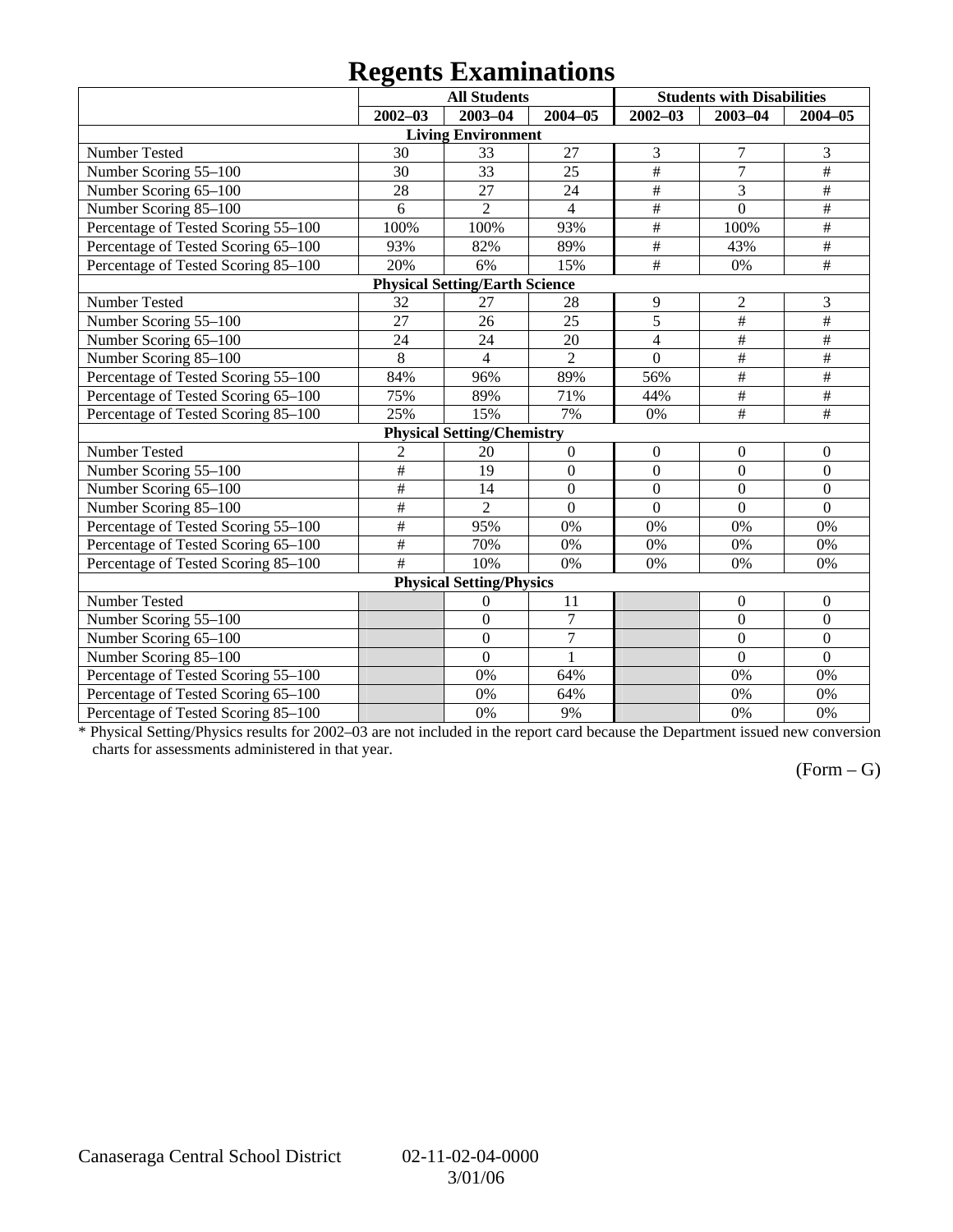# **Regents Examinations**

|                                     | <b>All Students</b> |                              |                  | <b>Students with Disabilities</b> |                  |                  |
|-------------------------------------|---------------------|------------------------------|------------------|-----------------------------------|------------------|------------------|
|                                     | $2002 - 03$         | $2003 - 04$                  | $2004 - 05$      | $2002 - 03$                       | $2003 - 04$      | $2004 - 05$      |
|                                     |                     | <b>Comprehensive French</b>  |                  |                                   |                  |                  |
| Number Tested                       | 0                   | $\theta$                     | $\boldsymbol{0}$ | $\boldsymbol{0}$                  | $\theta$         | $\theta$         |
| Number Scoring 55-100               | $\boldsymbol{0}$    | $\mathbf{0}$                 | $\boldsymbol{0}$ | $\mathbf{0}$                      | $\mathbf{0}$     | $\boldsymbol{0}$ |
| Number Scoring 65-100               | $\overline{0}$      | $\mathbf{0}$                 | $\mathbf{0}$     | $\boldsymbol{0}$                  | $\theta$         | $\overline{0}$   |
| Number Scoring 85-100               | $\overline{0}$      | $\mathbf{0}$                 | $\mathbf{0}$     | $\overline{0}$                    | $\theta$         | $\mathbf{0}$     |
| Percentage of Tested Scoring 55-100 | 0%                  | 0%                           | 0%               | 0%                                | 0%               | 0%               |
| Percentage of Tested Scoring 65-100 | 0%                  | 0%                           | $0\%$            | 0%                                | 0%               | 0%               |
| Percentage of Tested Scoring 85-100 | 0%                  | 0%                           | 0%               | 0%                                | 0%               | 0%               |
|                                     |                     | <b>Comprehensive Italian</b> |                  |                                   |                  |                  |
| Number Tested                       | 0                   | $\boldsymbol{0}$             | $\boldsymbol{0}$ | $\boldsymbol{0}$                  | $\boldsymbol{0}$ | $\theta$         |
| Number Scoring 55-100               | $\boldsymbol{0}$    | $\mathbf{0}$                 | $\boldsymbol{0}$ | $\mathbf{0}$                      | $\mathbf{0}$     | $\boldsymbol{0}$ |
| Number Scoring 65-100               | $\overline{0}$      | $\mathbf{0}$                 | $\mathbf{0}$     | $\boldsymbol{0}$                  | $\theta$         | $\overline{0}$   |
| Number Scoring 85-100               | $\overline{0}$      | $\mathbf{0}$                 | $\overline{0}$   | $\overline{0}$                    | $\overline{0}$   | $\mathbf{0}$     |
| Percentage of Tested Scoring 55-100 | 0%                  | 0%                           | 0%               | 0%                                | 0%               | 0%               |
| Percentage of Tested Scoring 65-100 | 0%                  | 0%                           | $0\%$            | 0%                                | 0%               | 0%               |
| Percentage of Tested Scoring 85-100 | 0%                  | 0%                           | 0%               | 0%                                | 0%               | 0%               |
|                                     |                     | <b>Comprehensive German</b>  |                  |                                   |                  |                  |
| Number Tested                       | $\theta$            | $\boldsymbol{0}$             | $\boldsymbol{0}$ | $\boldsymbol{0}$                  | $\boldsymbol{0}$ | $\boldsymbol{0}$ |
| Number Scoring 55-100               | $\boldsymbol{0}$    | $\mathbf{0}$                 | $\boldsymbol{0}$ | $\mathbf{0}$                      | $\overline{0}$   | $\mathbf{0}$     |
| Number Scoring 65-100               | $\overline{0}$      | $\mathbf{0}$                 | $\mathbf{0}$     | $\boldsymbol{0}$                  | $\theta$         | $\overline{0}$   |
| Number Scoring 85-100               | $\overline{0}$      | $\mathbf{0}$                 | $\overline{0}$   | $\overline{0}$                    | $\overline{0}$   | $\mathbf{0}$     |
| Percentage of Tested Scoring 55-100 | 0%                  | 0%                           | 0%               | 0%                                | 0%               | 0%               |
| Percentage of Tested Scoring 65-100 | 0%                  | 0%                           | 0%               | 0%                                | 0%               | 0%               |
| Percentage of Tested Scoring 85-100 | 0%                  | 0%                           | 0%               | 0%                                | 0%               | 0%               |
|                                     |                     | <b>Comprehensive Hebrew</b>  |                  |                                   |                  |                  |
| Number Tested                       | $\boldsymbol{0}$    | $\boldsymbol{0}$             | $\boldsymbol{0}$ | $\boldsymbol{0}$                  | $\boldsymbol{0}$ | $\boldsymbol{0}$ |
| Number Scoring 55-100               | $\boldsymbol{0}$    | $\boldsymbol{0}$             | $\mathbf{0}$     | $\mathbf{0}$                      | $\boldsymbol{0}$ | $\mathbf{0}$     |
| Number Scoring 65-100               | $\overline{0}$      | $\mathbf{0}$                 | $\mathbf{0}$     | $\boldsymbol{0}$                  | $\boldsymbol{0}$ | $\mathbf{0}$     |
| Number Scoring 85-100               | $\overline{0}$      | $\boldsymbol{0}$             | $\overline{0}$   | $\overline{0}$                    | $\overline{0}$   | $\mathbf{0}$     |
| Percentage of Tested Scoring 55-100 | 0%                  | 0%                           | 0%               | 0%                                | 0%               | 0%               |
| Percentage of Tested Scoring 65-100 | 0%                  | 0%                           | $0\%$            | 0%                                | 0%               | 0%               |
| Percentage of Tested Scoring 85-100 | 0%                  | 0%                           | 0%               | 0%                                | 0%               | 0%               |
|                                     |                     | <b>Comprehensive Spanish</b> |                  |                                   |                  |                  |
| Number Tested                       | 39                  | 11                           | 8                | $\boldsymbol{0}$                  | $\boldsymbol{0}$ | $\boldsymbol{0}$ |
| Number Scoring 55-100               | 39                  | 11                           | 8                | $\boldsymbol{0}$                  | $\boldsymbol{0}$ | $\mathbf{0}$     |
| Number Scoring 65–100               | 39                  | 11                           | $8\,$            | $\theta$                          | $\boldsymbol{0}$ | $\boldsymbol{0}$ |
| Number Scoring 85-100               | 16                  | $\overline{7}$               | $\overline{3}$   | $\Omega$                          | $\theta$         | $\overline{0}$   |
| Percentage of Tested Scoring 55-100 | 100%                | 100%                         | 100%             | $0\%$                             | 0%               | 0%               |
| Percentage of Tested Scoring 65-100 | 100%                | 100%                         | 100%             | 0%                                | 0%               | $0\%$            |
| Percentage of Tested Scoring 85-100 | 41%                 | 64%                          | 38%              | 0%                                | 0%               | 0%               |
|                                     |                     | <b>Comprehensive Latin</b>   |                  |                                   |                  |                  |
| Number Tested                       | $\boldsymbol{0}$    | $\boldsymbol{0}$             | $\boldsymbol{0}$ | $\boldsymbol{0}$                  | $\boldsymbol{0}$ | $\boldsymbol{0}$ |
| Number Scoring 55-100               | $\boldsymbol{0}$    | $\boldsymbol{0}$             | $\boldsymbol{0}$ | $\boldsymbol{0}$                  | $\boldsymbol{0}$ | $\boldsymbol{0}$ |
| Number Scoring 65-100               | $\boldsymbol{0}$    | $\boldsymbol{0}$             | $\boldsymbol{0}$ | $\boldsymbol{0}$                  | $\boldsymbol{0}$ | $\boldsymbol{0}$ |
| Number Scoring 85-100               | $\boldsymbol{0}$    | $\boldsymbol{0}$             | $\mathbf{0}$     | $\mathbf{0}$                      | $\mathbf{0}$     | $\boldsymbol{0}$ |
| Percentage of Tested Scoring 55-100 | 0%                  | 0%                           | $0\%$            | 0%                                | 0%               | 0%               |
| Percentage of Tested Scoring 65-100 | 0%                  | 0%                           | 0%               | 0%                                | 0%               | 0%               |
| Percentage of Tested Scoring 85-100 | 0%                  | 0%                           | 0%               | 0%                                | 0%               | 0%               |

 $(Form - H)$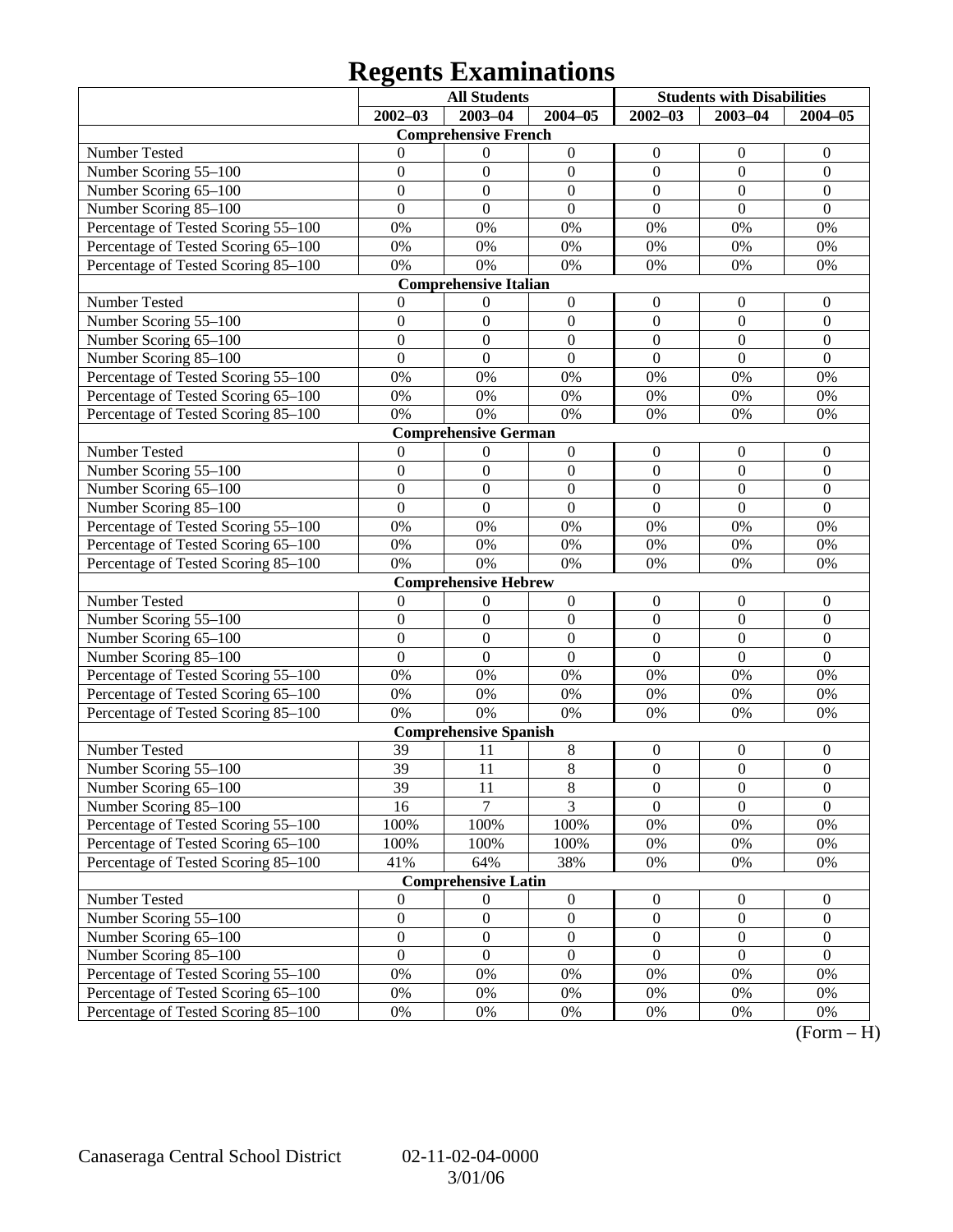|                 |                                   | <b>Number</b><br><b>Tested</b> | $%$ at Level 1 | $\%$ at Level 2 | $%$ at Level 3 | % at Level 4 |
|-----------------|-----------------------------------|--------------------------------|----------------|-----------------|----------------|--------------|
|                 | <b>General-Education Students</b> | 14                             | 0%             | .4%             | 71%            | 14%          |
| <b>Nov 2004</b> | <b>Students with Disabilities</b> |                                | 14%            | 43%             | 43%            | 0%           |
|                 | All Students                      | 21                             | 5%             | 24%             | 62%            | 10%          |

# **Elementary-Level Social Studies**

# **Middle-Level Social Studies**

|                  |                                   | <b>Number</b><br><b>Tested</b> | $\%$ at Level 1 |     | $\%$ at Level 2 $\%$ at Level 3 | % at Level 4 |
|------------------|-----------------------------------|--------------------------------|-----------------|-----|---------------------------------|--------------|
|                  | <b>General-Education Students</b> | 21                             |                 |     |                                 |              |
| <b>June 2005</b> | <b>Students with Disabilities</b> |                                |                 |     |                                 |              |
|                  | All Students                      | 24                             | 8%              | 29% | 58%                             | 4%           |

 $(Form - I)$